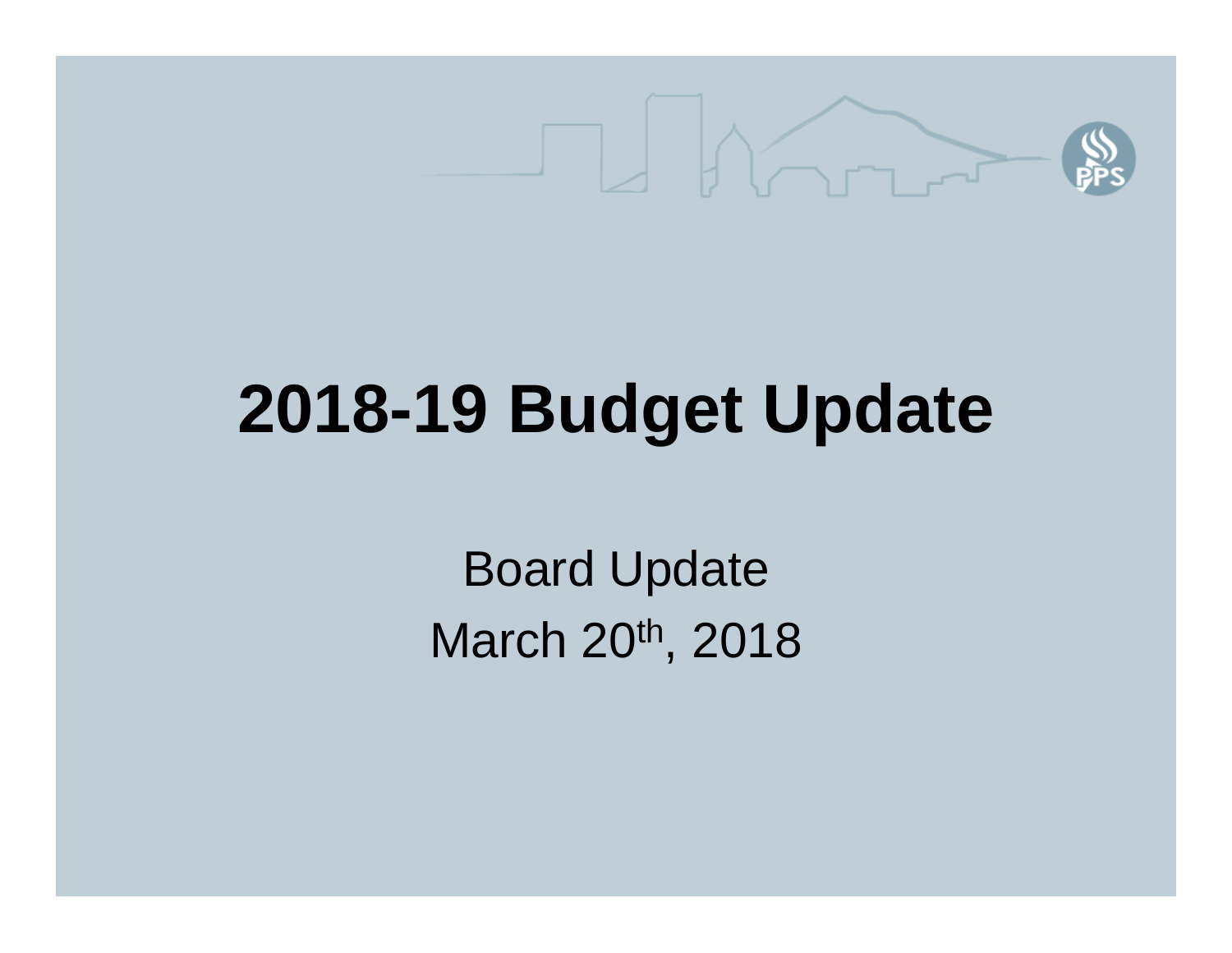

- Update on General Fund Budget
- Next Steps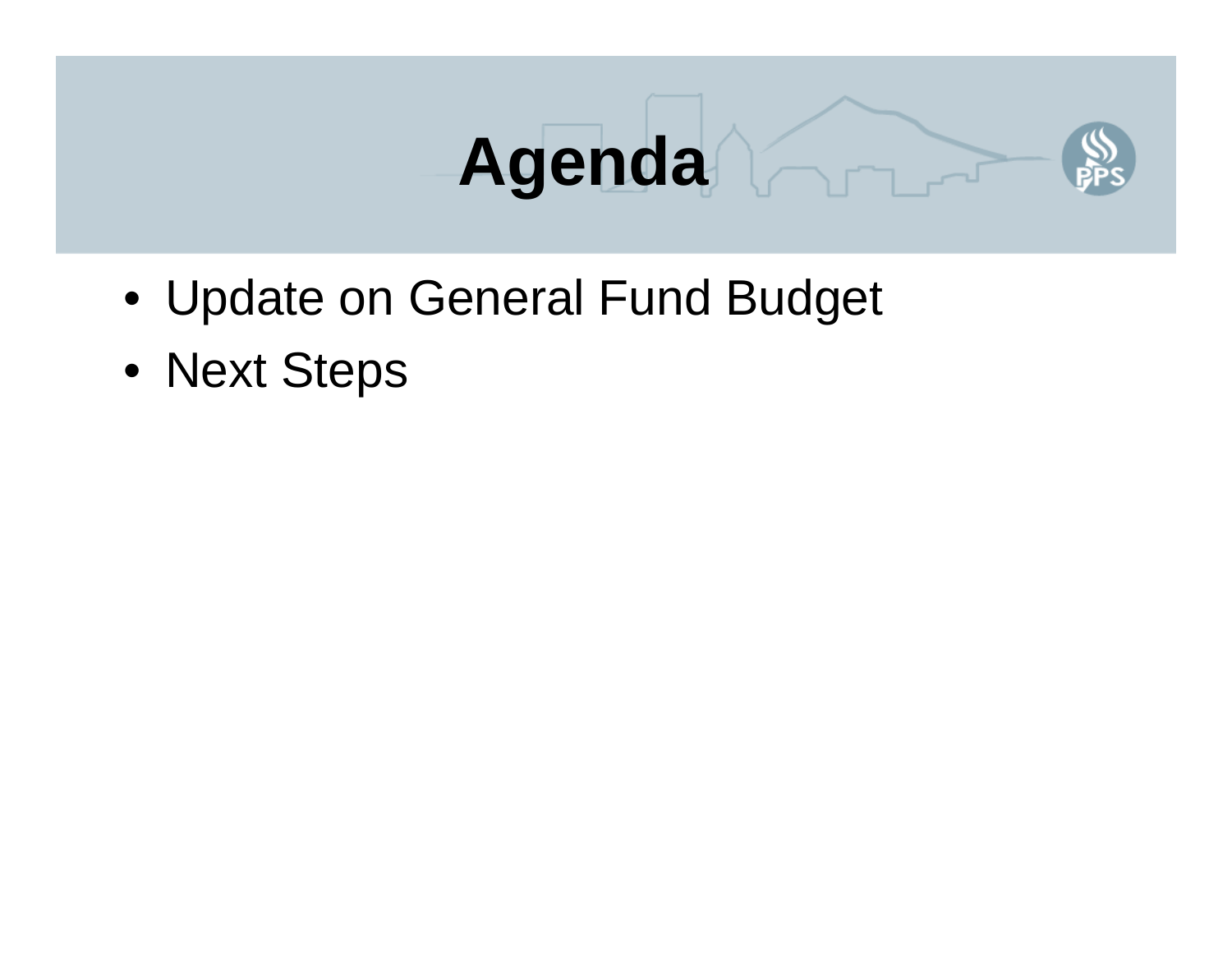### **Budget Progress**

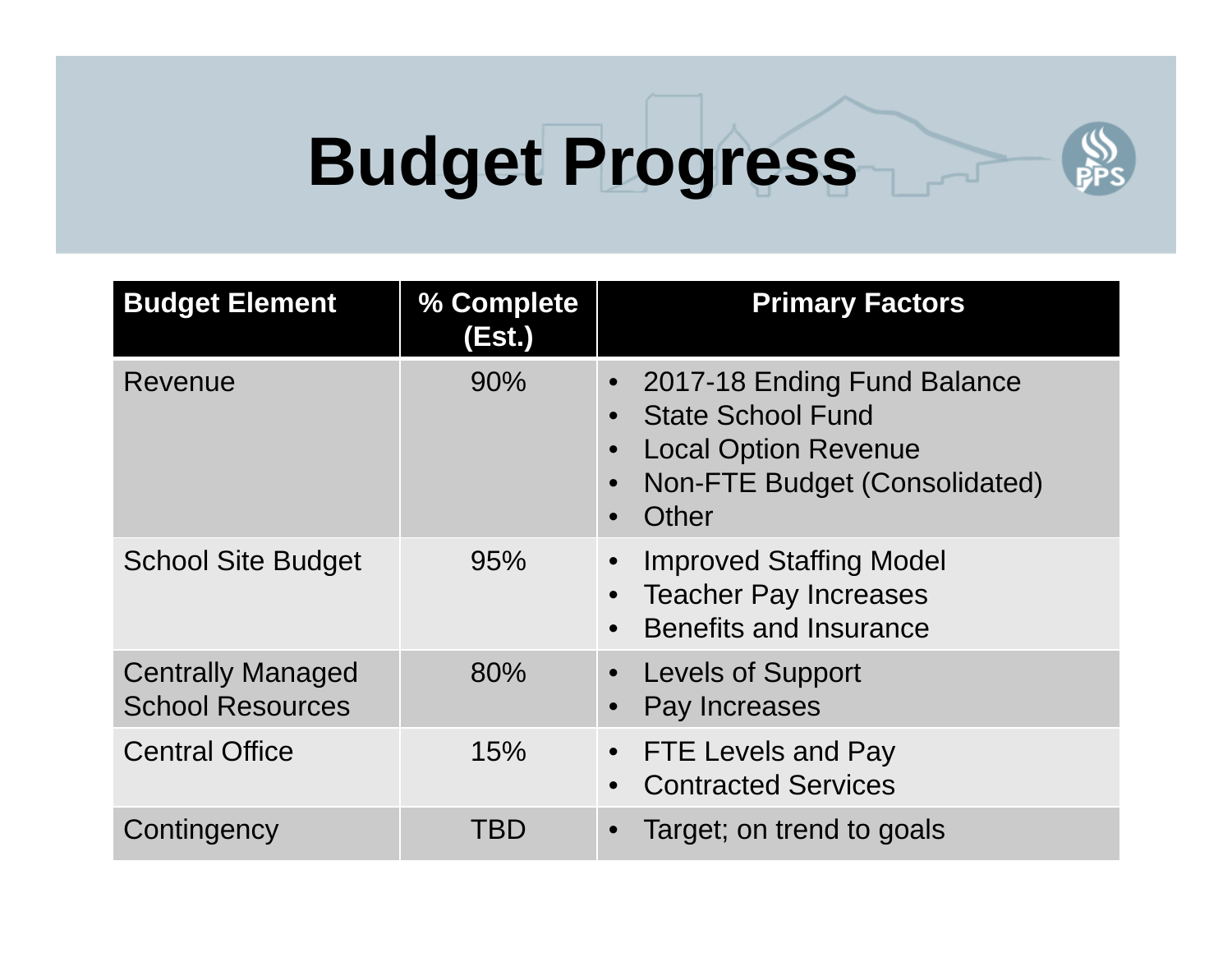### **General Fund Summary**



| <b>USD in Millions</b>           |                 |              |                 |               |
|----------------------------------|-----------------|--------------|-----------------|---------------|
| <b>2018-19 Financial Summary</b> | <b>Forecast</b> |              | <b>Analysis</b> |               |
|                                  | 2017-18         |              | 2018-19         | <b>Change</b> |
| <b>Beginning Balance</b>         | \$<br>20.0      | $\mathsf{S}$ | 23.3            | 16%           |
|                                  |                 |              |                 |               |
| <b>Total Revenue</b>             | 601.7           |              | 608.7           |               |
| <b>Total Resources</b>           | \$<br>621.7     | S.           | 632.0           | 2%            |
|                                  |                 |              |                 |               |
| <b>Total Expenses</b>            | 598.4           |              | 607.7           | 2%            |
| <b>Total Expenses</b>            | \$<br>598.4     | \$           | 607.7           |               |
| <b>Ending Balance/Reserve</b>    | \$<br>23.3      | $\mathsf{S}$ | 24.3            | 5%            |
| % of Revenue                     | 4%              |              | 4%              |               |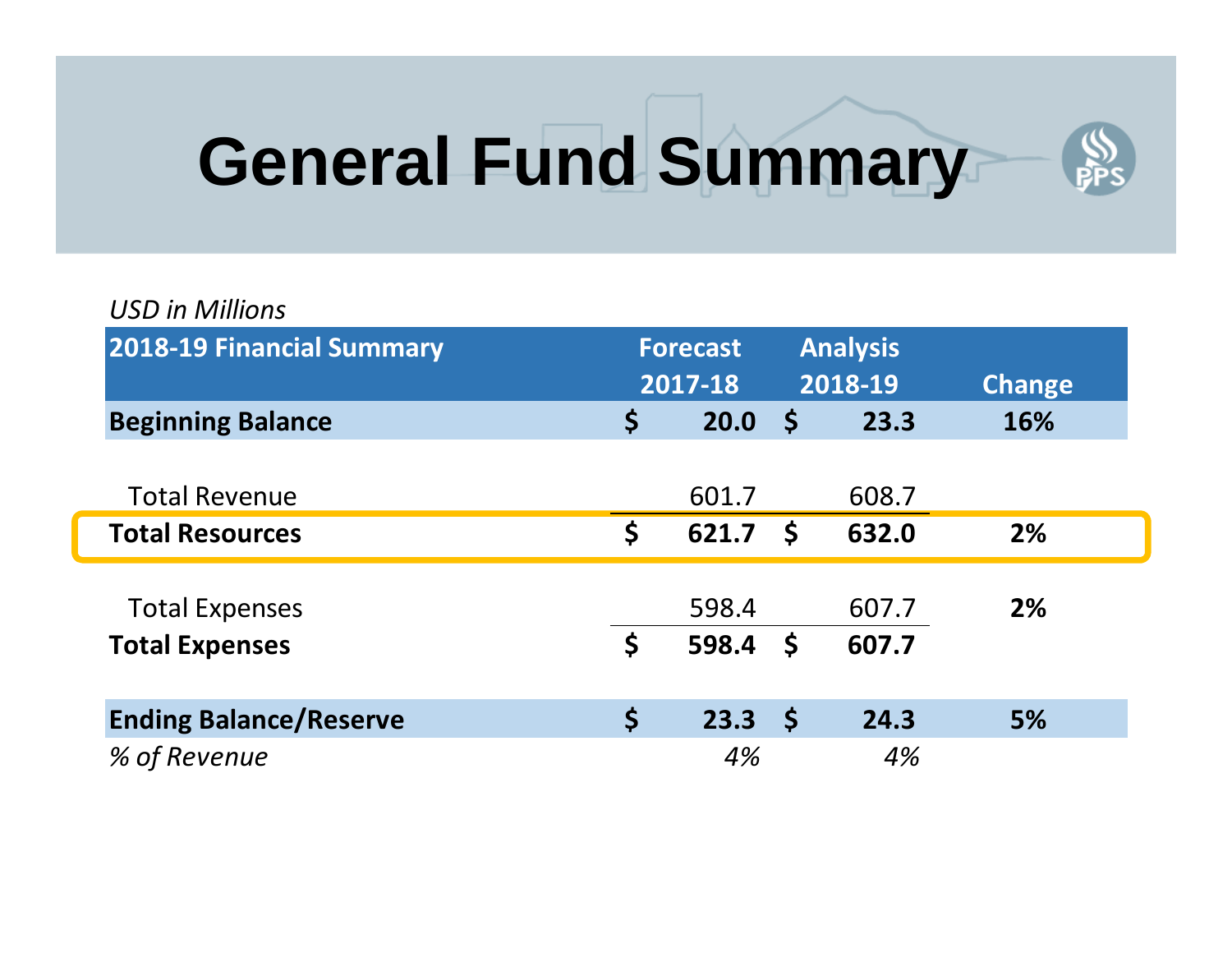### **General Fund**



*USD in Millions*

| <b>2018-19 Expense Analysis</b>      |                        | 2018-19             |         |            | 2018-19                    |                  |            |
|--------------------------------------|------------------------|---------------------|---------|------------|----------------------------|------------------|------------|
|                                      | <b>Scenarios--&gt;</b> | <b>Roll Forward</b> |         |            | <b>Vacancies/Contracts</b> |                  |            |
|                                      |                        |                     | Expense | <b>FTE</b> |                            | Expense          | <b>FTE</b> |
| <b>Total General Fund Resources</b>  |                        | \$                  | 632.0   |            | \$                         | 632.0            |            |
|                                      |                        |                     |         |            |                            |                  |            |
| <b>Licensed Staff</b>                |                        | \$                  | 220.6   | $3,122$ \$ |                            | 220.6            | 3,122      |
| <b>Classified Staff</b>              |                        |                     | 44.3    | 1,261      |                            | 44.3             | 1,261      |
| Non-Rep/Leadership                   |                        |                     | 56.6    | 590        |                            | 51.8             | 540        |
| Subs, Temps, Extensions              |                        |                     | 18.3    |            |                            | 18.3             |            |
| <b>Total Salaries</b>                |                        | \$                  | 339.9   | 4,973      | \$                         | 335.1            | 4,923      |
|                                      |                        |                     |         |            |                            |                  |            |
| <b>Total Salaries/Benefits</b>       |                        | \$                  | 508.7   |            | \$                         | 501.5            |            |
|                                      |                        |                     |         |            |                            |                  |            |
| <b>Contract Expenses</b>             |                        | \$                  | 78.6    |            | \$                         | 69.3             |            |
| <b>Other Expenses</b>                |                        |                     | 22.7    |            |                            | 22.1             |            |
| <b>Debt Service and Transfers</b>    |                        |                     | 6.0     |            |                            | 6.0              |            |
| <b>Total Non-Personnel Expenses</b>  |                        | \$                  | 107.3   |            | \$                         | 97.4             |            |
| <b>Total Additional Expenditures</b> |                        | \$                  | 8.7     |            | \$                         | 8.7              |            |
|                                      |                        |                     |         |            |                            |                  |            |
| <b>Total Expenditures</b>            |                        | $\zeta$             | 625     |            | \$                         | 608              |            |
| Contingency                          |                        | \$                  | 24      |            | \$                         | 24               |            |
| Surplus/(Shortfall)                  |                        | \$                  | (17)    |            | \$                         | $\boldsymbol{0}$ |            |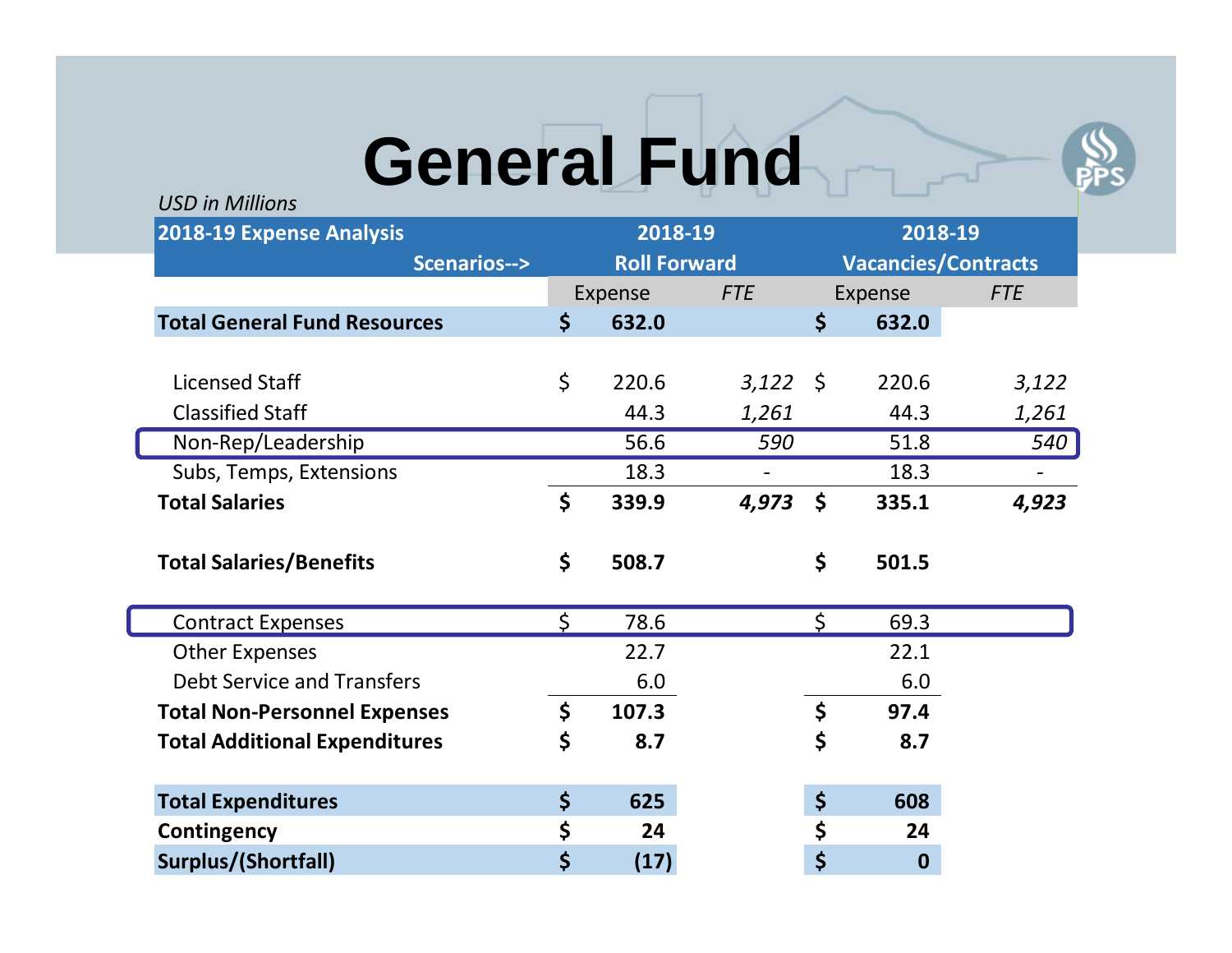## **Contingency Trend**

- $\bullet$  $4\% = 24M$
- $\bullet$  Equivalent to about 15 days of district spending
- $\bullet$  Monthly Payroll = \$30M

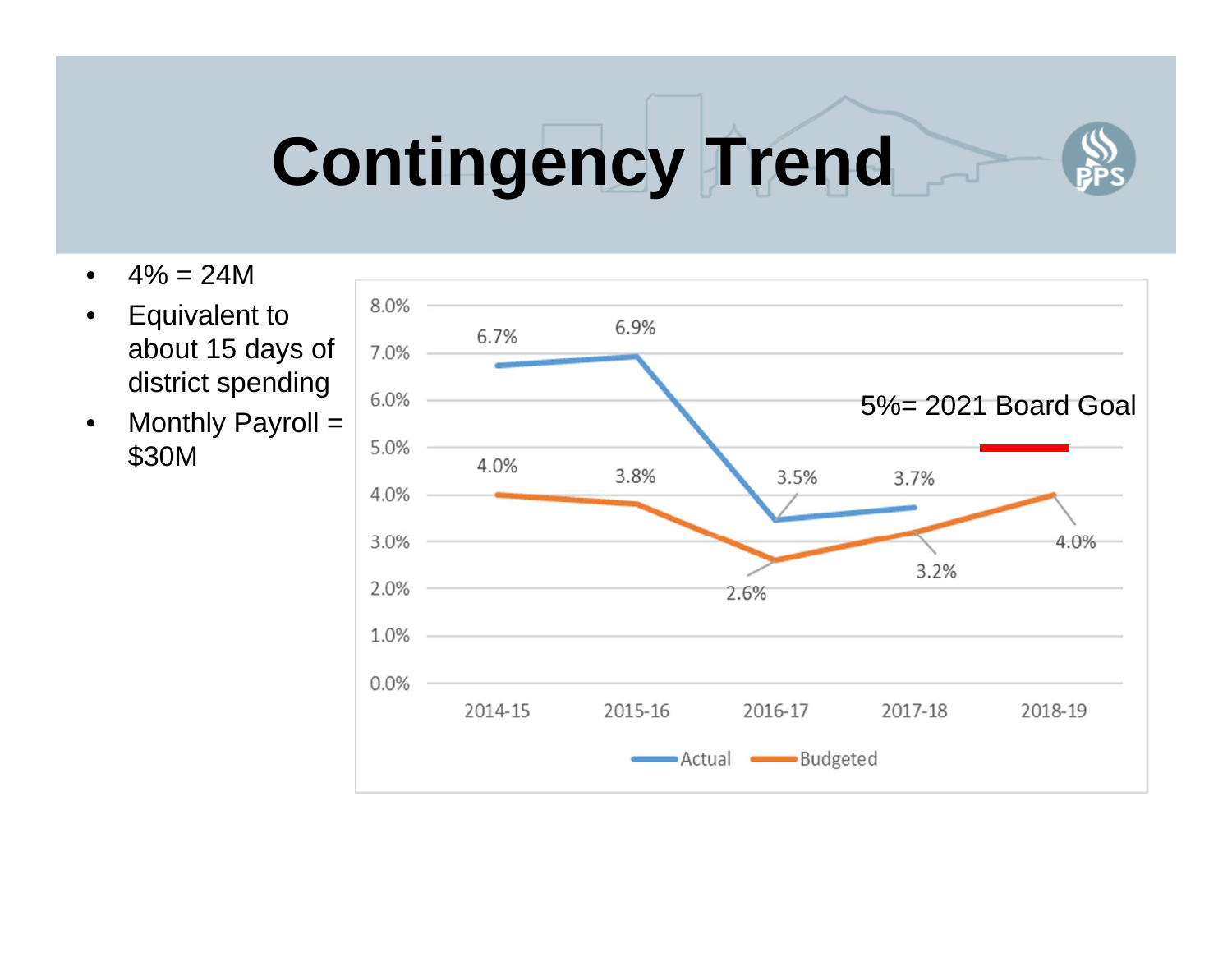### **Revenue vs Instructional Spend FY2014-15 to FY2018-19**

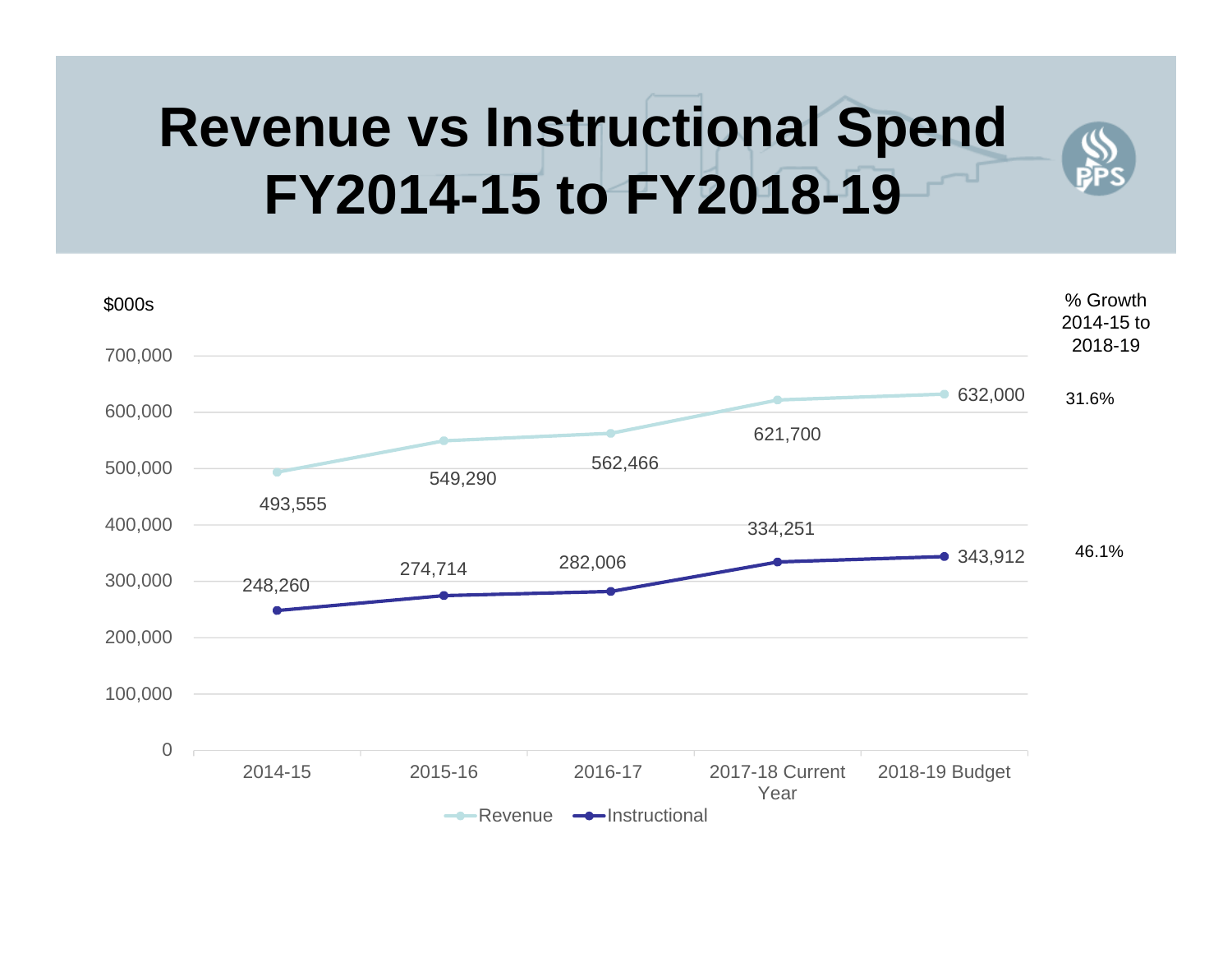### **School Site Budget Allocation**

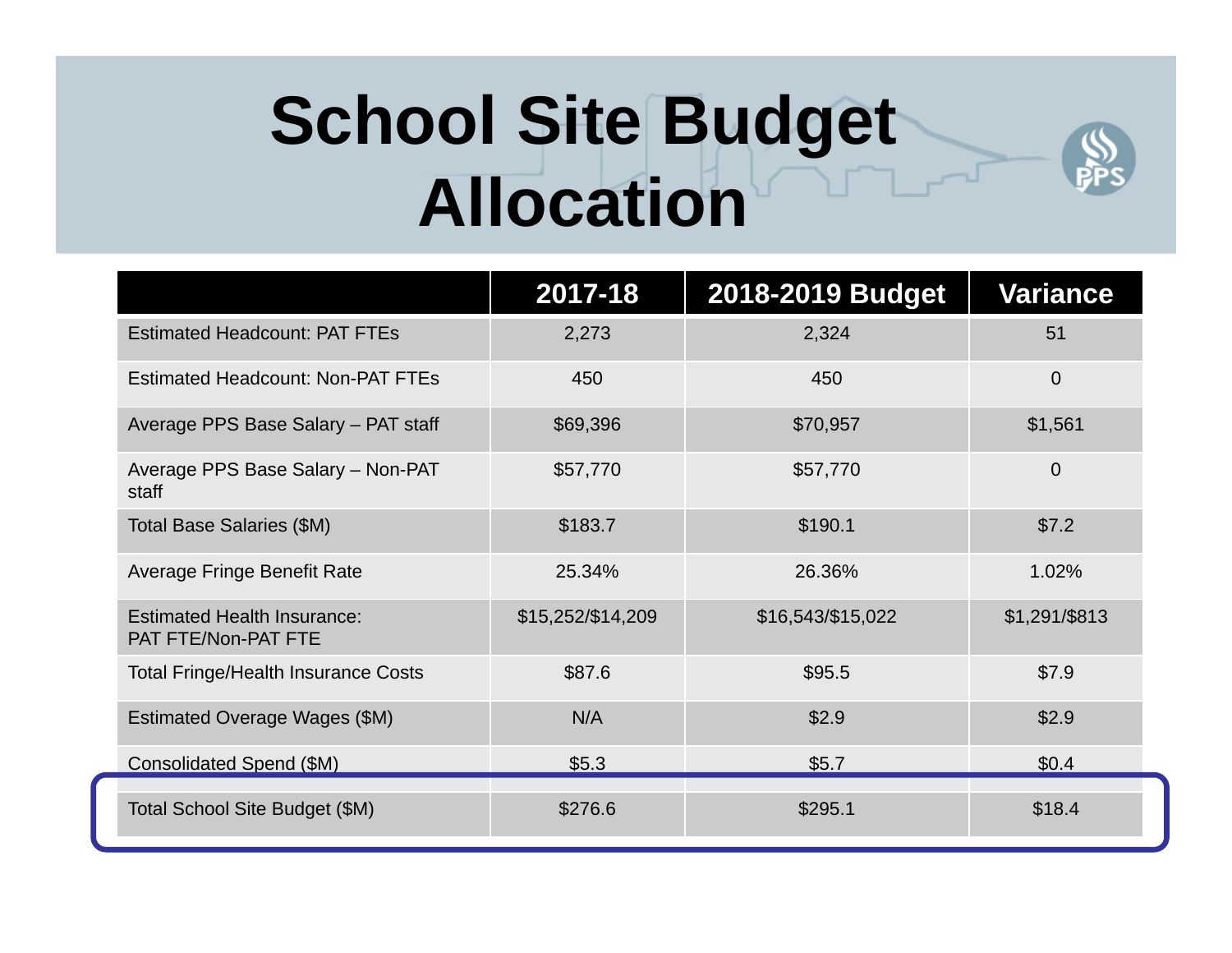#### **Update: Foundational Staffing Prior to allocation of contingency FTE**

The new staffing model ensures staff follow the students, allocates necessary staff for each classroom and adjusts for high need schools.

| $=$ or $\biguparrow$ FTE                                  | $\blacktriangleright$ FTE due to<br>enrollment                                       | $\bigoplus$ FTE due to<br>model<br>change*                                                                                  | <b>Analysis</b><br><b>Required</b> |
|-----------------------------------------------------------|--------------------------------------------------------------------------------------|-----------------------------------------------------------------------------------------------------------------------------|------------------------------------|
| <b>57%</b> have<br>consistent or<br>increased<br>Staffing | <b>30%</b> have a<br>decrease in FTE<br>equal or less<br>than enrollment<br>decrease | <b>13%</b> have a<br>decrease in FTE<br>due to shift of<br>equity \$ and<br>classroom staffing<br>to higher need<br>schools | $0\%$                              |

\* All schools in this category have a lower HU student population (less than 20%).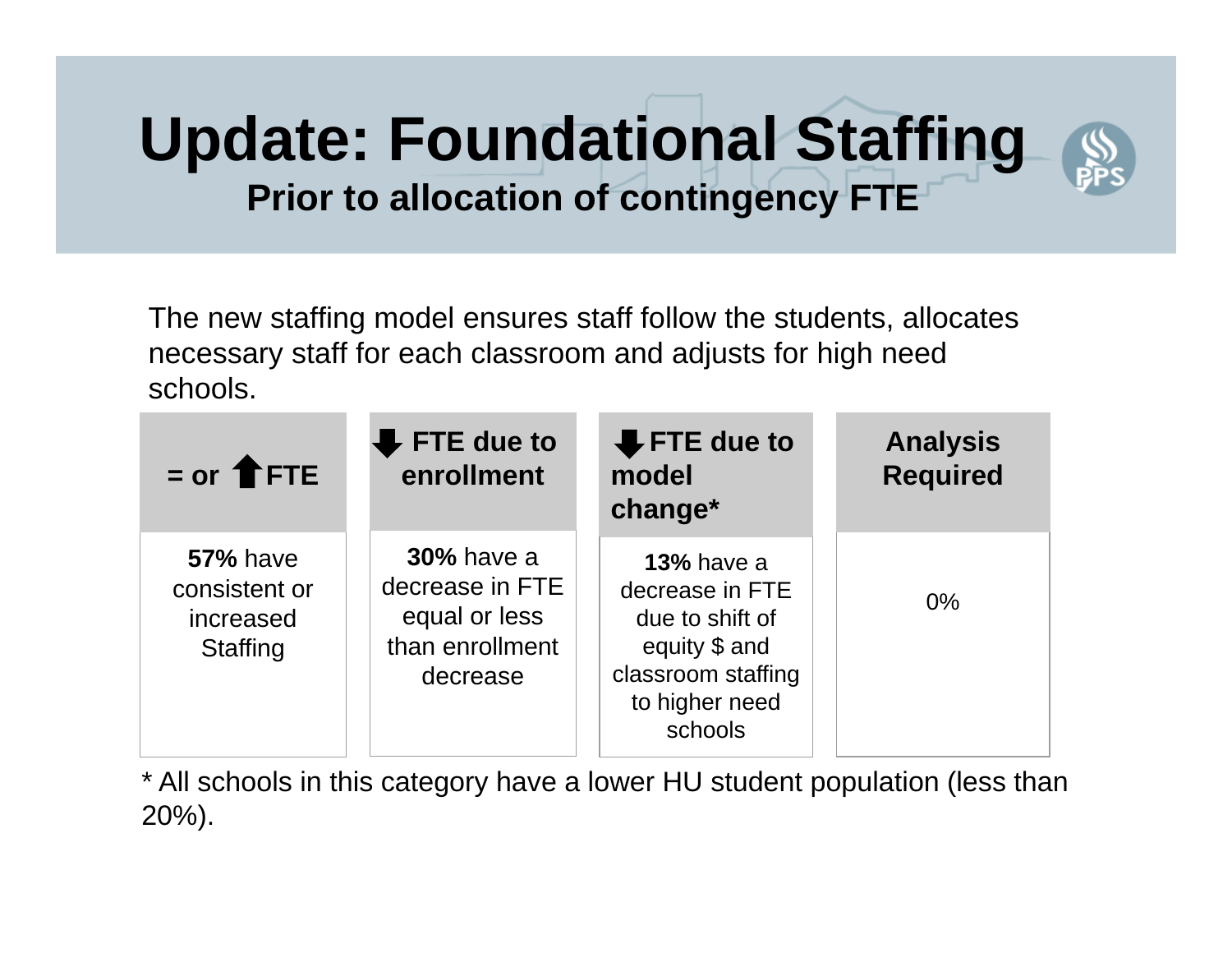### **Centrally Administered School Resources**

- •Special Education = \$63M
- •Facilities and Asset Management \$47M
- $\bullet$ Transportation = \$20M
- $\bullet$ English as Second Language = \$13M
- Athletics, Security, Textbooks, College Readiness = \$22M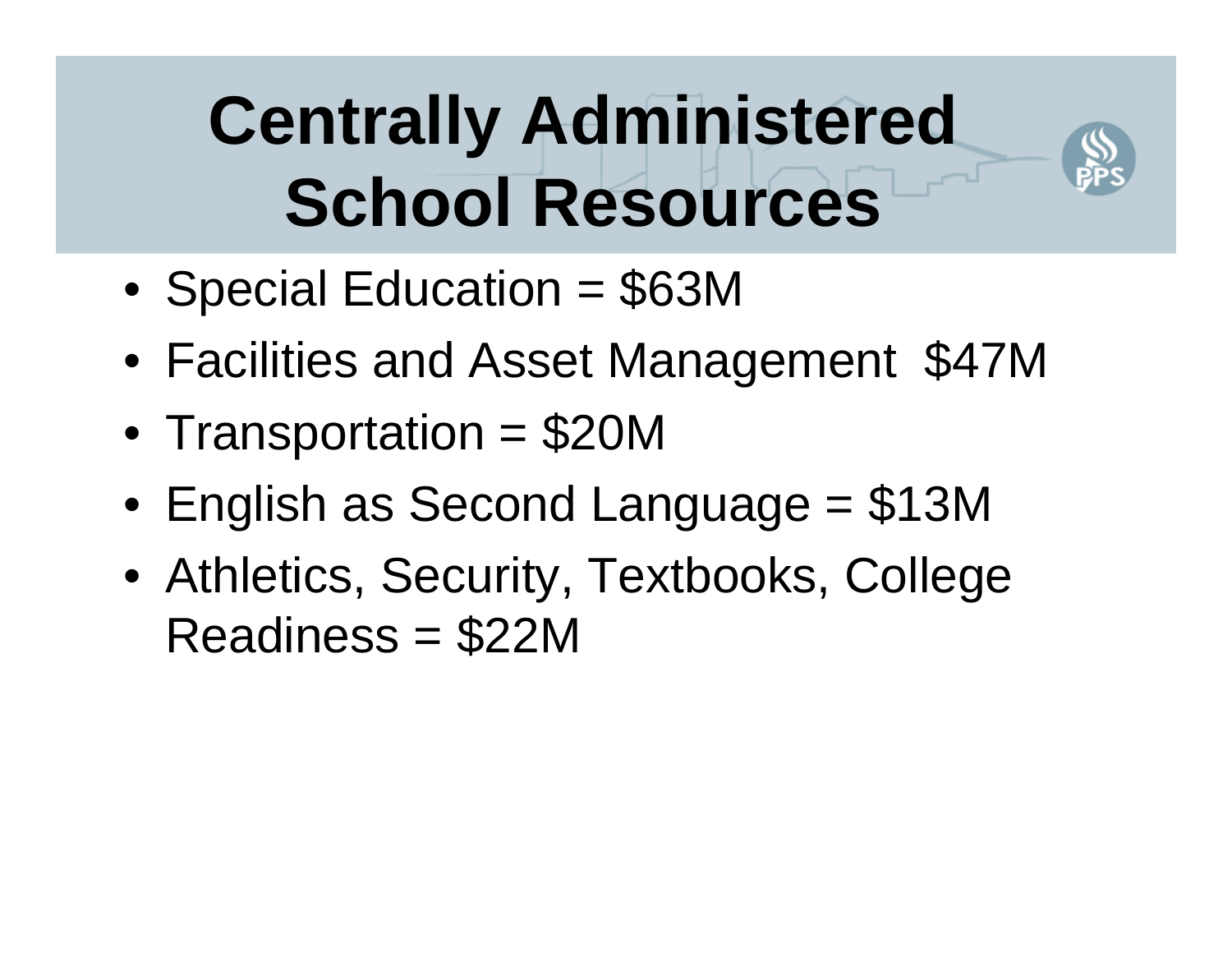#### **5 Year Trend – Centrally Administered School Resources**



| <b>Actual to Budget Variance</b> |          |           |           |                      |  |
|----------------------------------|----------|-----------|-----------|----------------------|--|
| 2013-2014                        | 2014-15  | 2015-16   | 2016-17   | 2017-18 Current Year |  |
| (53,983)                         | (53,930) | (55, 973) | (54, 870) | ΝA                   |  |
| $-2.0%$                          | $-1.8%$  | $-2.7%$   | $-2.0%$   | ΝA                   |  |

Negative #s = less than budget was spent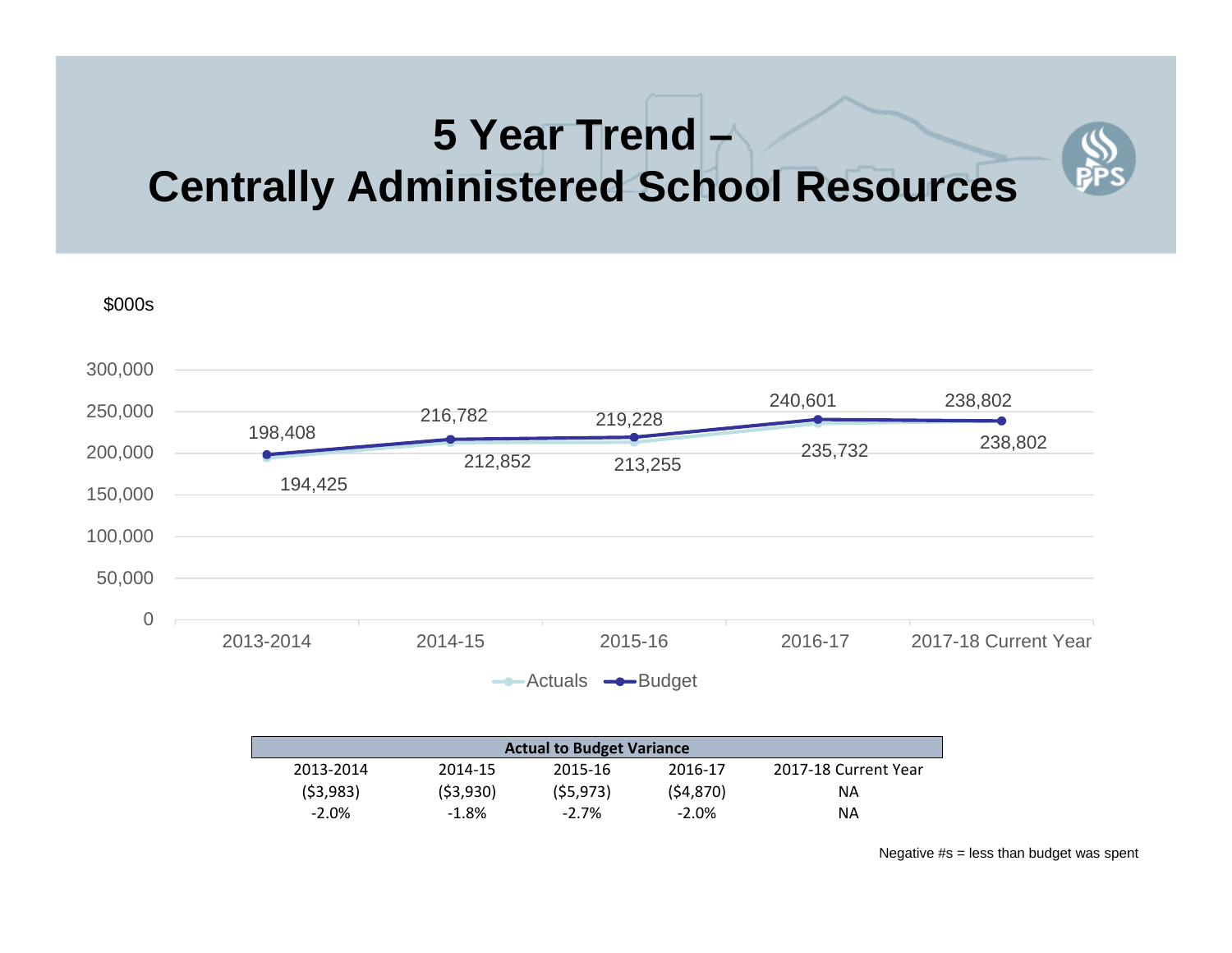#### **5 Year Trend – Central Office**





| <b>Actual to Budget Variance</b> |           |         |         |                      |  |  |
|----------------------------------|-----------|---------|---------|----------------------|--|--|
| 2013-2014                        | 2014-15   | 2015-16 | 2016-17 | 2017-18 Current Year |  |  |
| \$97                             | (52, 537) | (5637)  | (5506)  | ΝA                   |  |  |
| 0.4%                             | $-8.0\%$  | $-1.9%$ | $-1.4%$ | ΝA                   |  |  |

Negative #s = less than budget was spent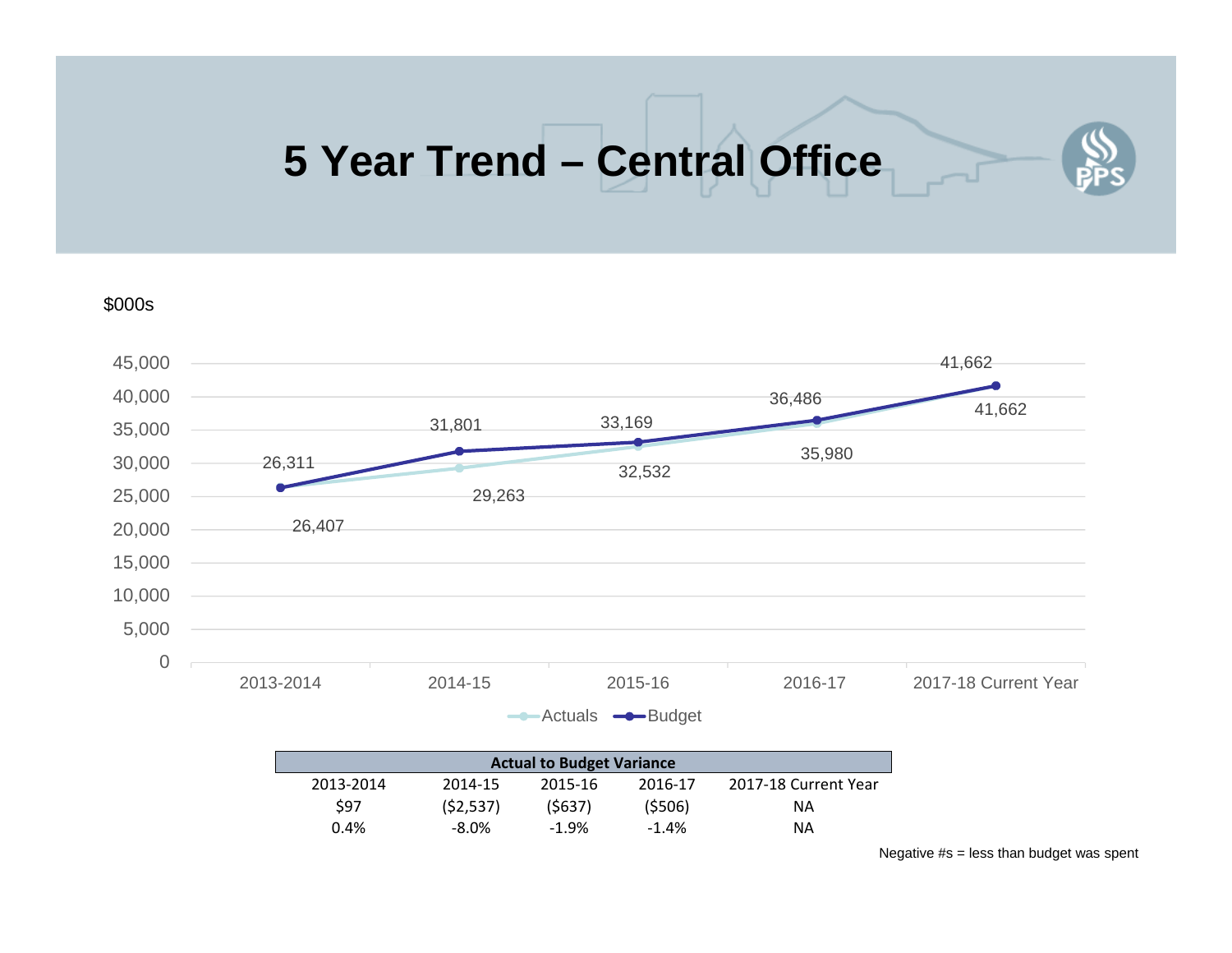## **Central Office**



- Budget process and Guadalupe's direction
- Contracted services
- Total Roll up
	- –Variance to target
	- – Progress closing gap
		- Reductions and Adds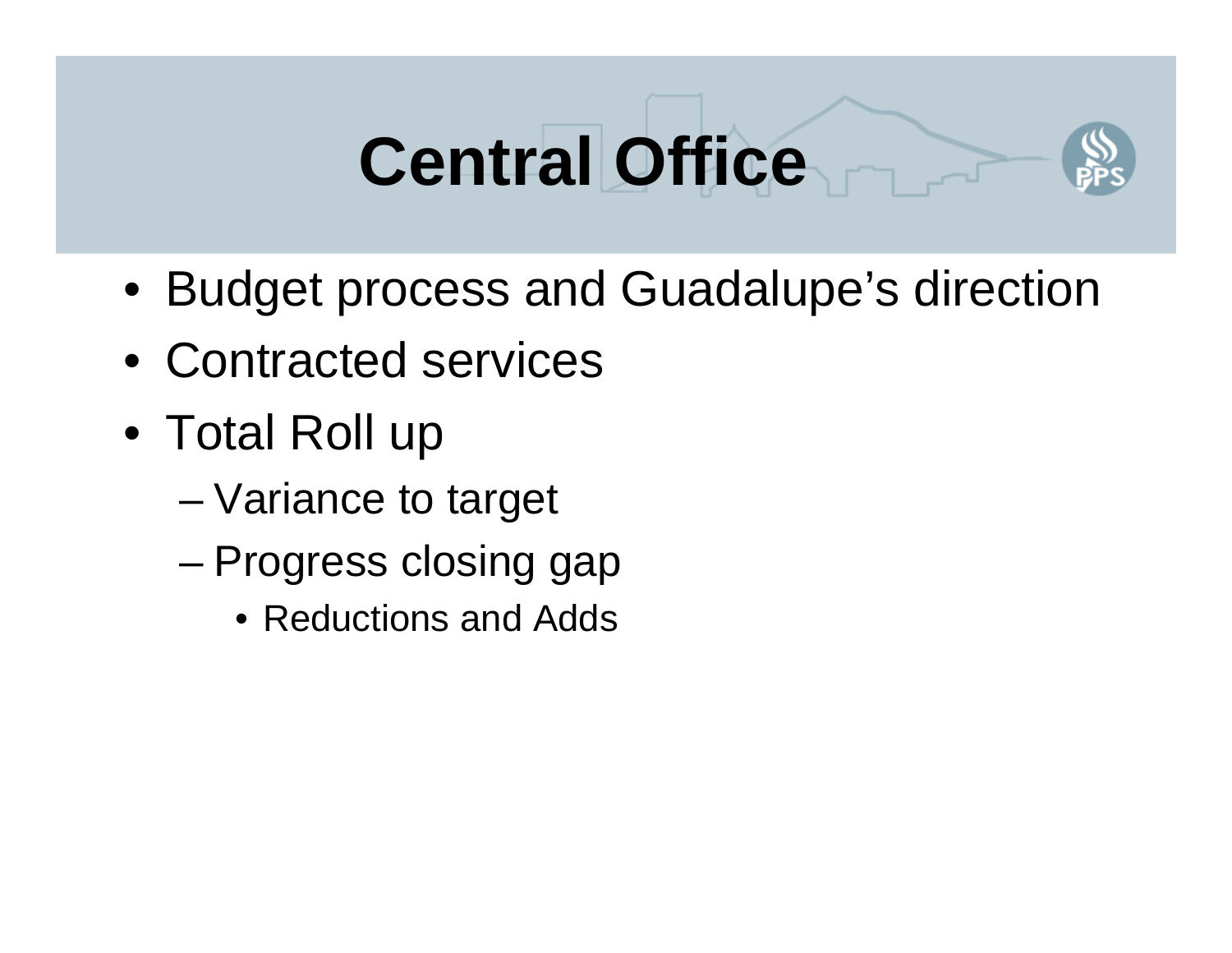## **Additional Needs**

| <b>USD in Millions</b>                 |             |       |
|----------------------------------------|-------------|-------|
| <b>Class Size Overage</b>              | $\mathsf S$ | 2.9   |
| <b>Multi-Tiered Systems of Support</b> |             | 2.0   |
| <b>Two Additional School Days</b>      |             | 1.0   |
| <b>Middle School Transition</b>        |             | 1.9   |
| <b>Bus Contract Expiration</b>         |             | 1.2   |
| <b>City Ends Bus Ticket Subsidy</b>    |             | 0.7   |
| <b>State Outdoor School Funding</b>    |             | (1.0) |
| <b>Grant Shortfalls</b>                |             | TBD   |
| <b>Total Additional</b>                |             | 8.7   |